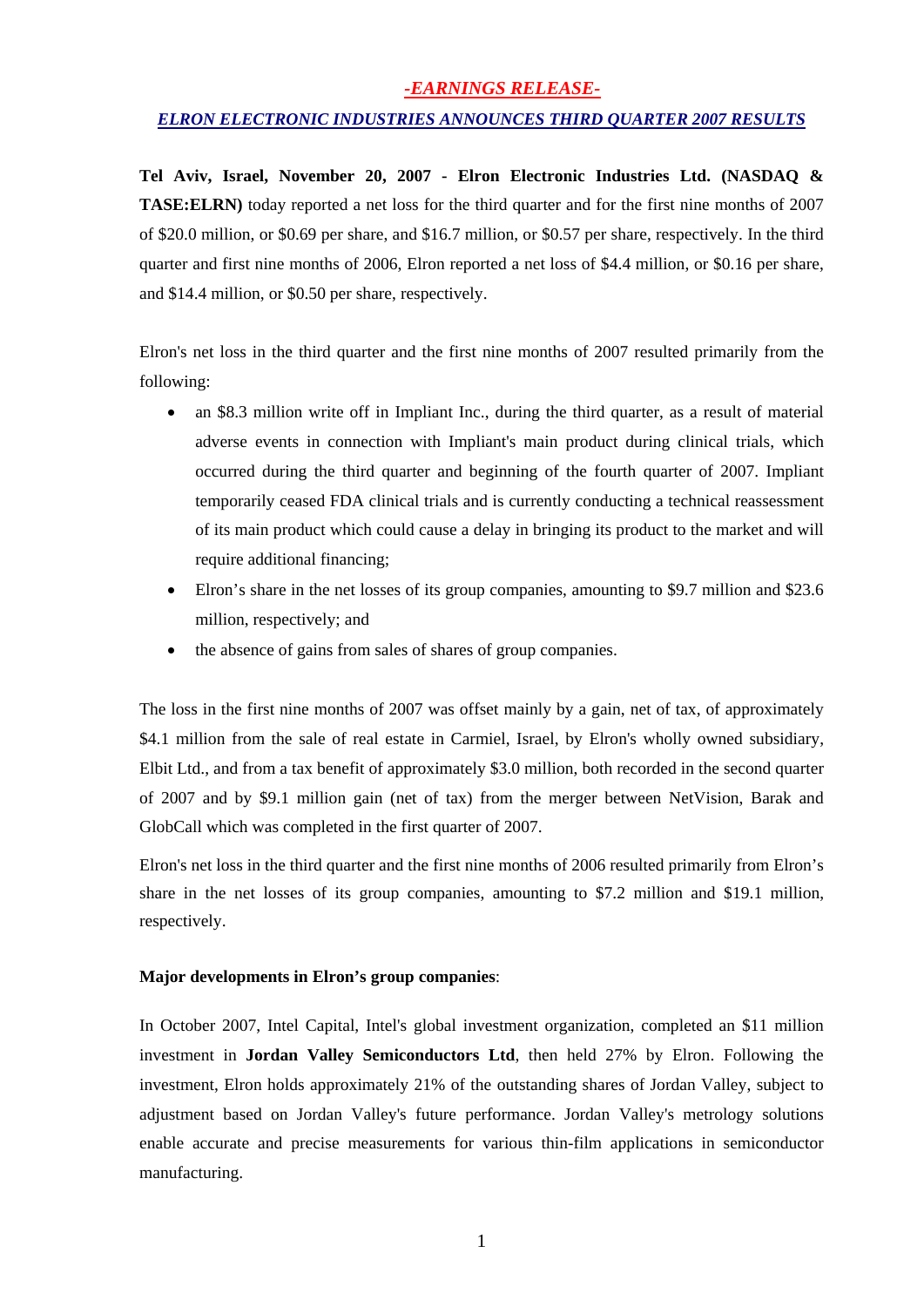In November 2007, Elron invested approximately \$4.2 million in **NuLens Ltd** as part of an aggregate financing of \$8 million in which other existing shareholders also participated. Following the transaction, Elron's holdings in NuLens increased from 29% to approximately 34% of NuLens' outstanding shares.

#### **Liquidity and Shareholders' Equity**

As of September 30, 2007, Elron's cash, debentures and deposits amounted to approximately \$71.6 million compared with \$123.5 million at December 31, 2006. During the first nine months of 2007, Elron invested approximately \$51.9 million, of which \$13.2 million were invested in six new companies and the balance in existing group companies, of which \$18.7 million were for the purchase of shares of Given Imaging.

Shareholders' equity at September 30, 2007, was approximately \$285 million, representing approximately 92% of the total assets compared with \$297.5 million representing approximately 91% of the total assets at December 31, 2006.

"The significant loss reported in the third quarter does not reflect the positive developments in many of our group companies, including the completion of private placements in Nulens and Jordan Valley in the fourth quarter" said Doron Birger Elron's President and CEO. "During the third quarter many of our group companies, mainly BrainsGate, Galil Medical, Teledata, Medingo and more have seen good progress in developing their products and growing revenues. In addition, Medingo, wholly owned by RDC, is rapidly proceeding with the development of its innovative insulin dispensing device, which is expected to receive FDA approval and to commence sales in 2008. As we continue to build our group companies and do not have exits or one time gains, we will continue to report quarterly losses. Our strong balance sheet will enable us to continue to invest in new opportunities and in our group companies to ensure the growth in our net asset value" concluded Doron Birger.

Investors may access Elron's third quarter financial report and a detailed management report on the company's web site: www.elron.com

#### *Conference call details:*

**Tuesday, November 20, 2007, 9:00 a.m. (EST); 4:00 p.m. Israel** 

Dial in numbers:

**In the US: 1 888 935 4577** 

**In the UK: 0 800 028 1277** 

**In Israel: 1 809 246 002**

#### **International Participants: +44 207 806 1955**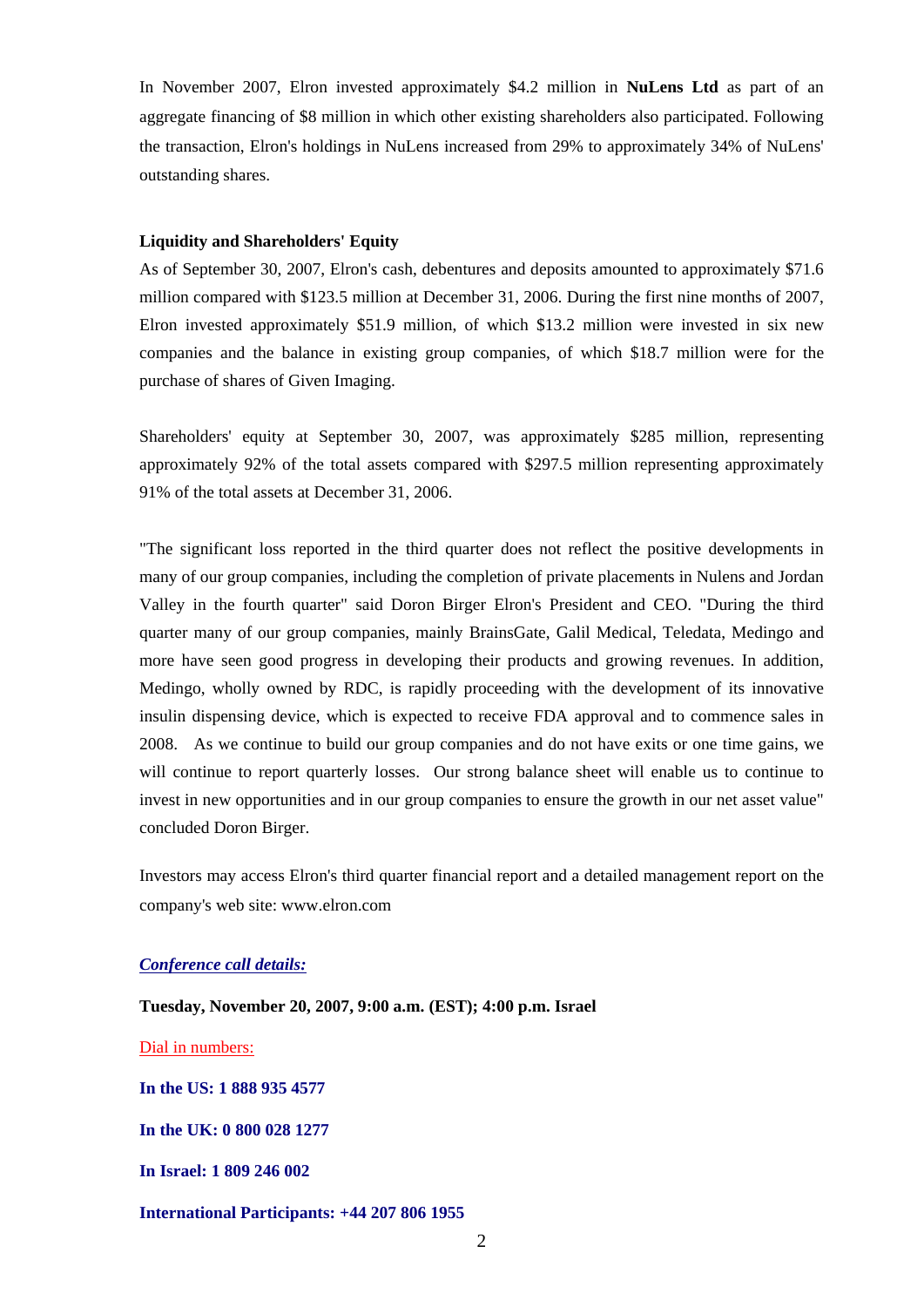For your convenience, a **replay of the call** will be available starting two hours after the call ends until midnight, Thursday November 22<sup>nd</sup>, 2007. To access the replay please dial +1 718 354 1112, with a **passcode of: 6233674#.**

A replay of the call will also be available for ninety days on the company website.

*Elron Electronic Industries Ltd. (TASE & NASDAQ: ELRN), a member of the IDB Holding group, is a leading Israel-based technology holding company directly involved in the long-term performance of its group companies. Elron identifies potential technologies, creates strategic partnerships, secures financing, and recruits highly qualified management teams. Elron's group companies currently comprise a diverse range of publicly-traded and privately held companies primarily in the fields of medical devices, information & communications technology, clean technology and semiconductors. For further information, please visit www.elron.com*

**Contact:** 

Rinat Remler Elron Electronic Industries Ltd. Tel. 972-3-6075555 rinat@elron.net

(Any statements in this press release that may be considered forward-looking statements are subject to risks and uncertainties that could cause actual results to differ materially. Actual results may differ from such forward-looking statements due to the risk factors discussed in periodic reports filed by the Company with the Securities and Exchange Commission, which the Company urges investors to consider).

Tables to follow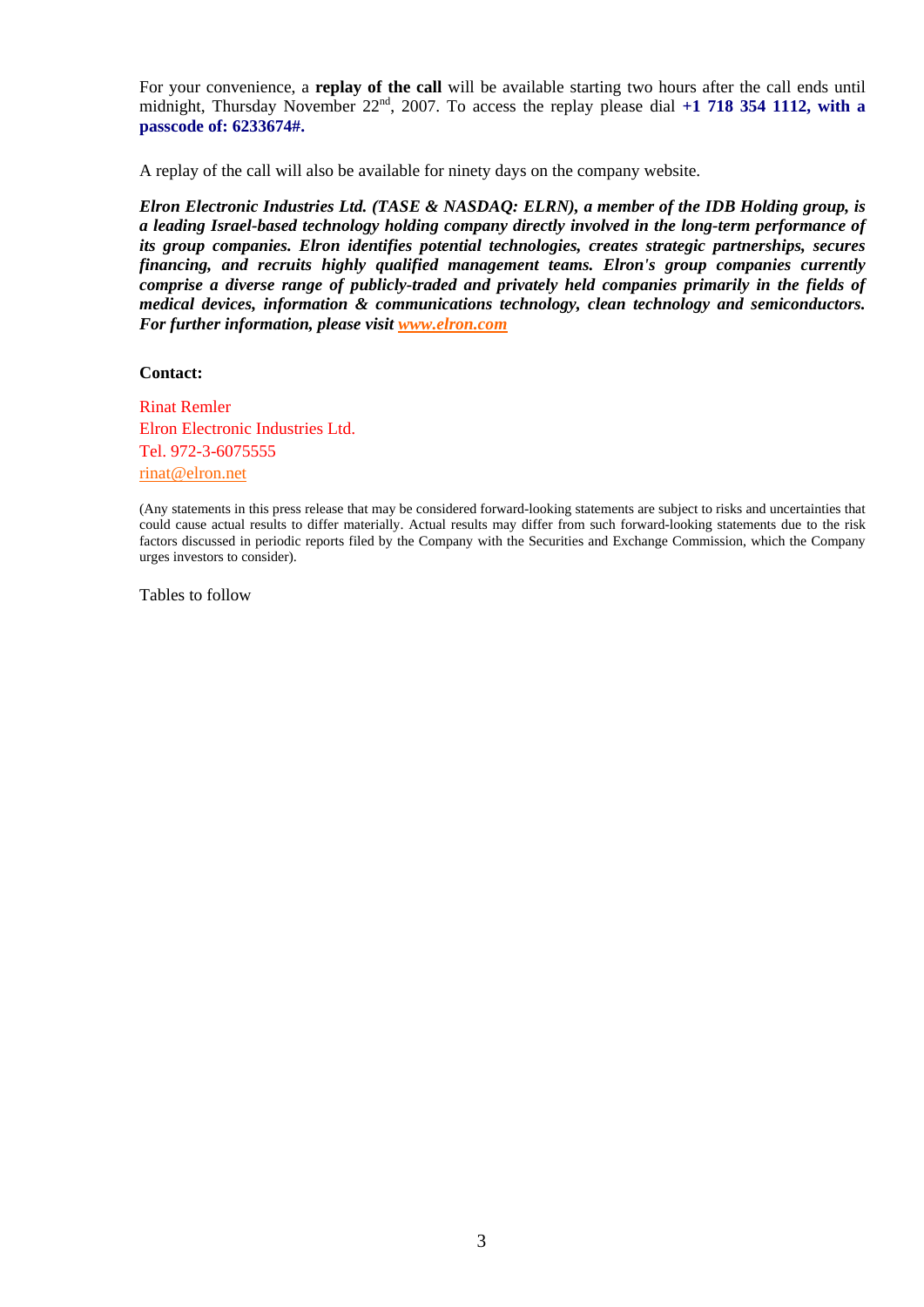# **ELRON ELECTRONIC INDUSTRIES LTD. AND ITS SUBSIDIARIES**

## **CONDENSED CONSOLIDATED BALANCE SHEETS**

In thousands of U.S. Dollars

|                                                          | September 30,<br>2007 |                           | December 31,<br>2006 |  |
|----------------------------------------------------------|-----------------------|---------------------------|----------------------|--|
|                                                          | <b>Unaudited</b>      |                           |                      |  |
| <b>ASSETS</b>                                            |                       |                           |                      |  |
| Total current assets                                     | \$82,385              | $\boldsymbol{\mathsf{S}}$ | 134,033              |  |
| <b>INVESTMENTS AND LONG-TERM RECEIVABLES</b>             |                       |                           |                      |  |
| <b>Restricted Cash</b>                                   | 7,256                 |                           |                      |  |
| Investments in affiliated companies                      | 134,020               |                           | 100,392              |  |
| Investments in other companies and long-term receivables | 68,654                |                           | 68,215               |  |
| Deferred taxes                                           | 9,490                 |                           | 9,182                |  |
| Severance pay deposits                                   | 2,047                 |                           | 1,662                |  |
| Total investments and long-term receivables              | 221,467               |                           | 179,451              |  |
| PROPERTY AND EQUIPMENT, NET                              | 1,643                 |                           | 7,223                |  |
| <b>INTANGIBLE ASSETS</b>                                 | 5,529                 |                           | 5,542                |  |
| <b>Total</b> assets                                      | 311,024<br>\$         | \$                        | 326,249              |  |
| LIABILITIES AND SHAREHOLDERS' EQUITY                     |                       |                           |                      |  |
| <b>Total current liabilities</b>                         | \$13,924              | \$                        | 20,535               |  |
| <b>LONG-TERM LIABILITIES</b>                             |                       |                           |                      |  |
| Long-term loans from banks and others                    | 2,215                 |                           | 2,113                |  |
| <b>Convertible Debentures</b>                            | 5,697                 |                           |                      |  |
| Accrued severance pay and retirement obligations         | 2,779                 |                           | 2,209                |  |
| Deferred taxes                                           | 155                   |                           | 1,408                |  |
| Total long-term liabilities                              | 10,846                |                           | 5,730                |  |
| MINORITY INTEREST                                        | 1,343                 |                           | 2,480                |  |
| <b>Total Shareholders' Equity</b>                        | 284,911               |                           | 297,504              |  |
| Total liabilities and shareholders' equity               | \$311,024             | \$                        | 326,249              |  |